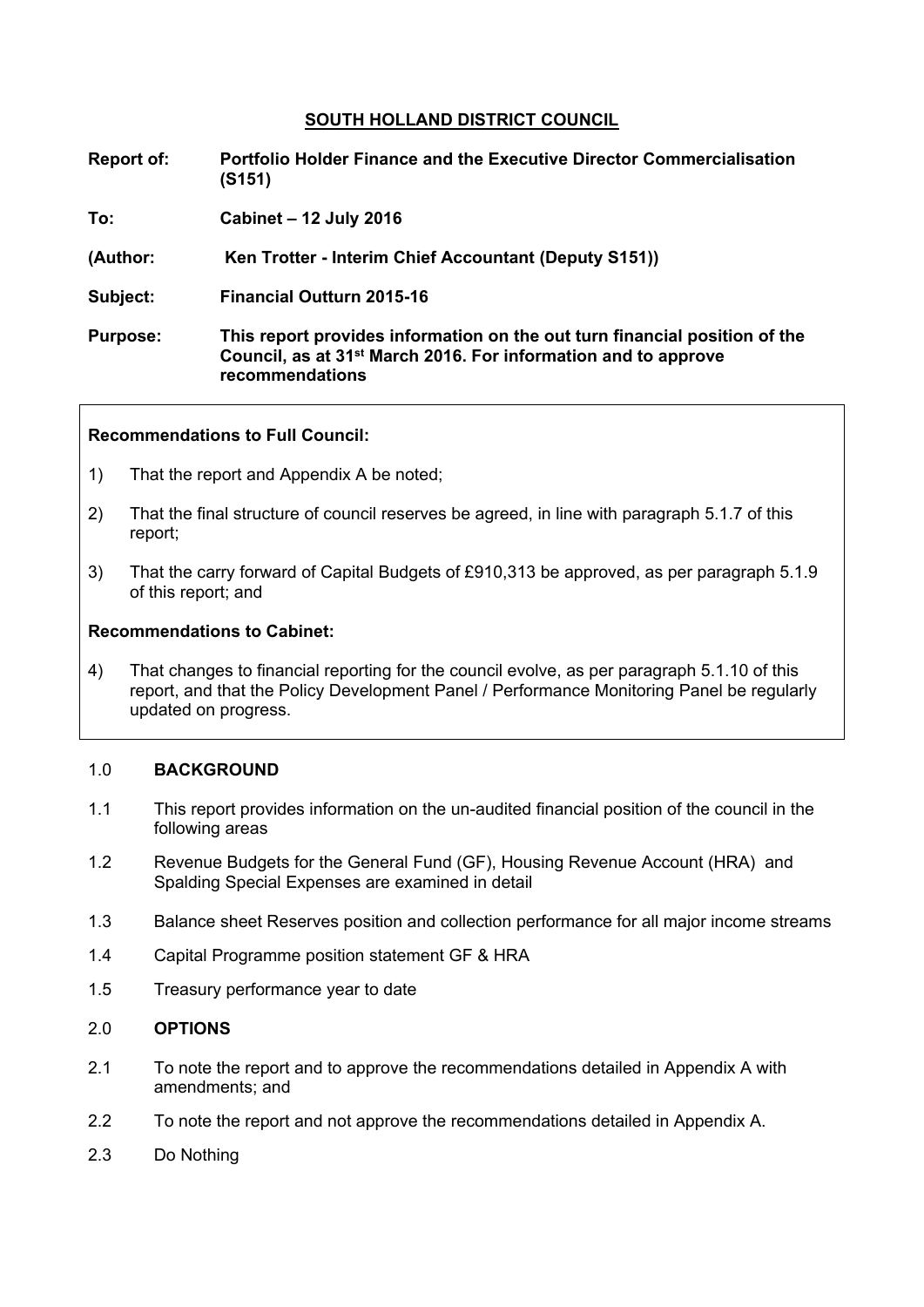## 3.0 **REASONS FOR RECOMMENDATIONS**

3.1 To provide timely information to Members on the overall finances of the Council and to make the best use of resources available.

# 4.0 **EXPECTED BENEFITS**

4.1 To ensure that Members are updated regularly on the overall Council financial position and to act on any budget amendments required to reflect the latest position of spend and income.

# 5.0 **IMPLICATIONS**

# 5.1 **Financial**

- 5.1.1 The report is financial in nature and further details are included within Appendix A.
- 5.1.2 The Un-audited Statement of Accounts for the financial year ended 31<sup>st</sup> March 2016 was handed over to the auditors on 30<sup>th</sup> June 2016. These have also been published on the Web site for public inspection which will continue until 11<sup>th</sup> August 2016 in line with *The Accounts and Audit Regulations 2015* and can be found here: <http://www.sholland.gov.uk/article/3523/Financial-Statements>
- 5.1.3 Core Statements of the Accounts and the Annual Governance Statement were presented to the Governance & Audit committee on 26<sup>th</sup> May 2016, the reports were noted without comment and "*That the Executive Management Team approve the Annual Governance Statement and make comments as necessary within the appropriate timeframe*"
- 5.1.4 The Financial Statements have been prepared under The Code of Practice on Local Authority Accounting in the United Kingdom (the Code) and main changes to this were also presented to Governance & Audit on 26<sup>th</sup> May 2016 for information
- 5.1.5 There is a change to the format of the statements this year with the introduction of a narrative report which is designed to "engage the reader in a conversation" and includes management information in respect of budget and operational performance.
- 5.1.6 Members are asked to note that due to improvements in the self service financial reports that the quarter 3 estimate for delivery of council services from budget holders was confirmed with additional savings, of £87k, mainly due to increased income in Planning (£58k) and recharges (£41k) offset by minor cost increases of £12k that may be recovered in 2016/17, details are available in Table 1 of Appendix A. The forecast is representative of a Continuous improvement regime in the monitoring system introduced in 2015/16 to ensure future forecasts continue to accurately reflect the financial position of the council at all times.
- 5.1.7 Reserves are monitored in year by the S151 Officer and interim chief accountant and a review of all balances has been completed during the closedown period. The restructuring of all reserves has also been completed and a revised position established as shown in Table 6 in Appendix A. In addition the work on the capital programme and an examination of the Repairs' & Renewals fund contributed to an addition to reserves of £451k, over the quarter 3 estimates, details are available in Table 7 of Appendix A. The change in presentation reflects the Medium term financial plan and the move towards investment and growth which is required to support the introduction of local taxation during the life of this Parliament. To further support this council objective all available funds are being